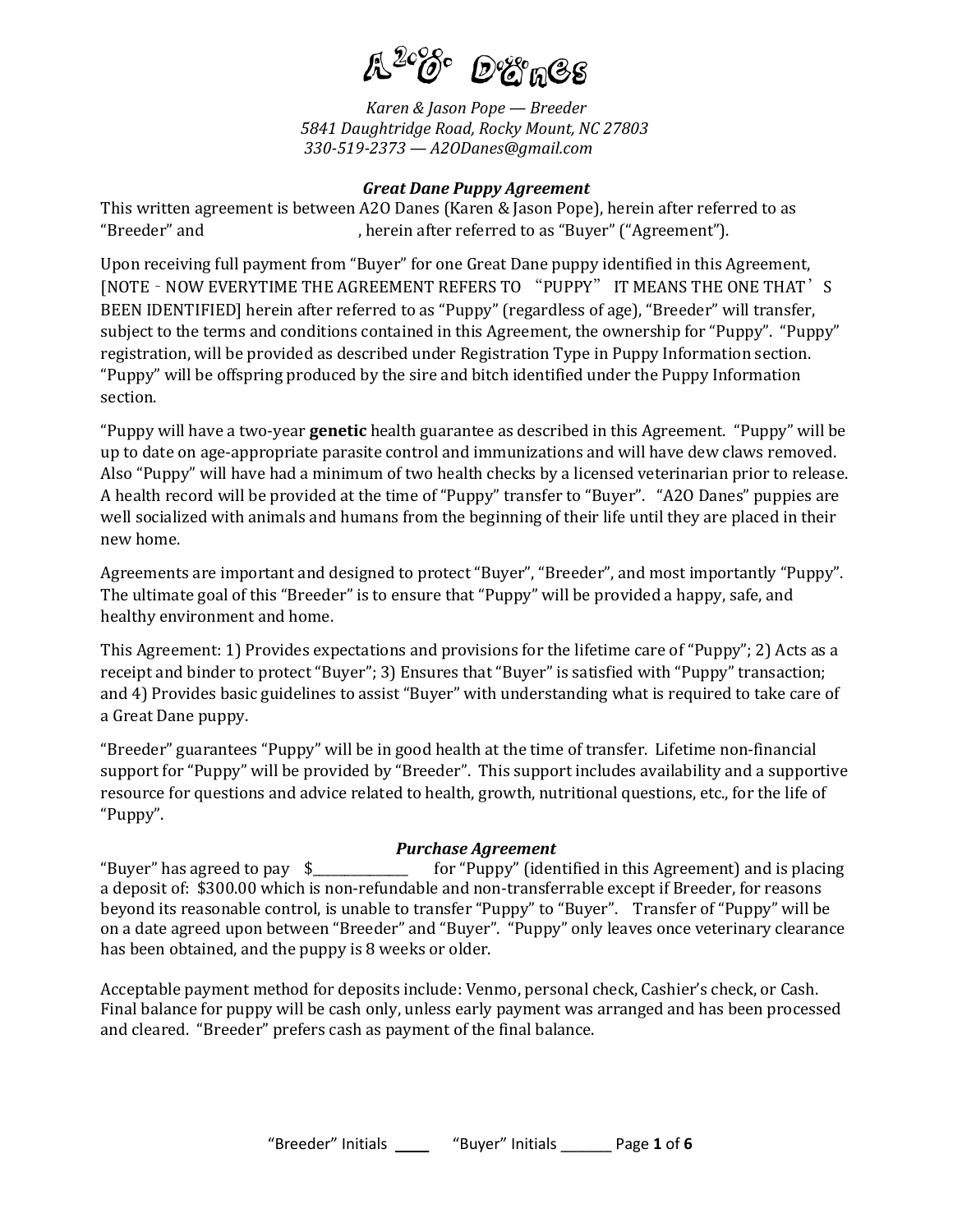

*Karen & Jason Pope — Breeder 5841 Daughtridge Road, Rocky Mount, NC 27803 330-519-2373 — A2ODanes@gmail.com*

| "Buyer" Information |        |  |  |  |  |
|---------------------|--------|--|--|--|--|
| Buyer Name:         | Phone: |  |  |  |  |
| Address:            |        |  |  |  |  |
| Email:              |        |  |  |  |  |
| Buyer Signature:    | Date:  |  |  |  |  |

# **"Puppy" Information**

| <b>Puppy Description</b>                                      |        | Whelping Date |  |                                                            | Color                                                      |  |
|---------------------------------------------------------------|--------|---------------|--|------------------------------------------------------------|------------------------------------------------------------|--|
| <b>Sex</b>                                                    |        | <b>Notes</b>  |  |                                                            |                                                            |  |
| Puppy Litter Application   To be issued to "Buyer" at pick-up |        |               |  |                                                            |                                                            |  |
| Sire's Name                                                   |        | Odin          |  |                                                            | Registered Name will be on litter application and pedigree |  |
| Dam's Name                                                    | Athena |               |  | Registered Name will be on litter application and pedigree |                                                            |  |

### **"Registration Type"**

**Limited Registration/Pet Companion**- "No Breeding Rights"-puppy registration application will be provided to "Buyer". It will be documented with American Kennel Club (AKC) by "Breeder" that this "Puppy" is limited registration. No puppies whelped of "Puppy" should be registrable through AKC. There will be a \$500 fee charged per puppy if "Puppy" is bred without permission.

# **"Microchipping"**

Microchipping is will be performed by "Breeder". The "Breeder" will register the microchip for the "Puppy", and will be listed as second contact. This is only to prevent undue stress on "Puppy" if he/she is scanned and the primary contact for "Buyer" cannot be notified. In this instance "Breeder" will make every attempt to pick up or have "Puppy" picked up to prevent undue stress. All attempts will be made to reach "Buyer" in this occurrence before and after Breeder picks up "Puppy".

#### **"Conditions of Sale"**

1. "Buyer"(s) understands that in the event "Puppy" is unable to be kept, *UNDER NO CIRCUMSTANCE IS THE PUPPY TO BE PLACED ANYWERE PRIOR TO CONTACTING THE "BREEDER".* **"Buyer" is obligated to contact "Breeder". Upon contact of "Breeder", "Breeder" and "Buyer" will determine the best scenario for "Puppy", whether it be return to "Breeder", placed in a suitable home approved by "Breeder", or rescue placement. This always depends on the "Puppy" at the time needing return. If it is decided "Puppy" shall be returned to "Breeder" ownership for "Puppy" will be transferred to "Breeder" and health record and registration papers must be included.** Compensation to "Buyer" will not be provided. Ownership for "Puppy" will be transferred to "Breeder" who will be assuming and resuming care and responsibility for "Puppy" in which "Buyer" had originally agreed to provide for. In special circumstances if "Buyer" is wanting to re-home "Puppy" and has located a potential suitable placement for "Puppy", "Breeder" shall be notified and consulted, in agreement with the transfer, and have the opportunity to interview the potential new owners. The goal of this "Breeder" is that every "Puppy" be placed in a suitable and safe home and "Breeder" know where "Puppy" is located. **If it is found that "Puppy" has been placed without "Breeder"**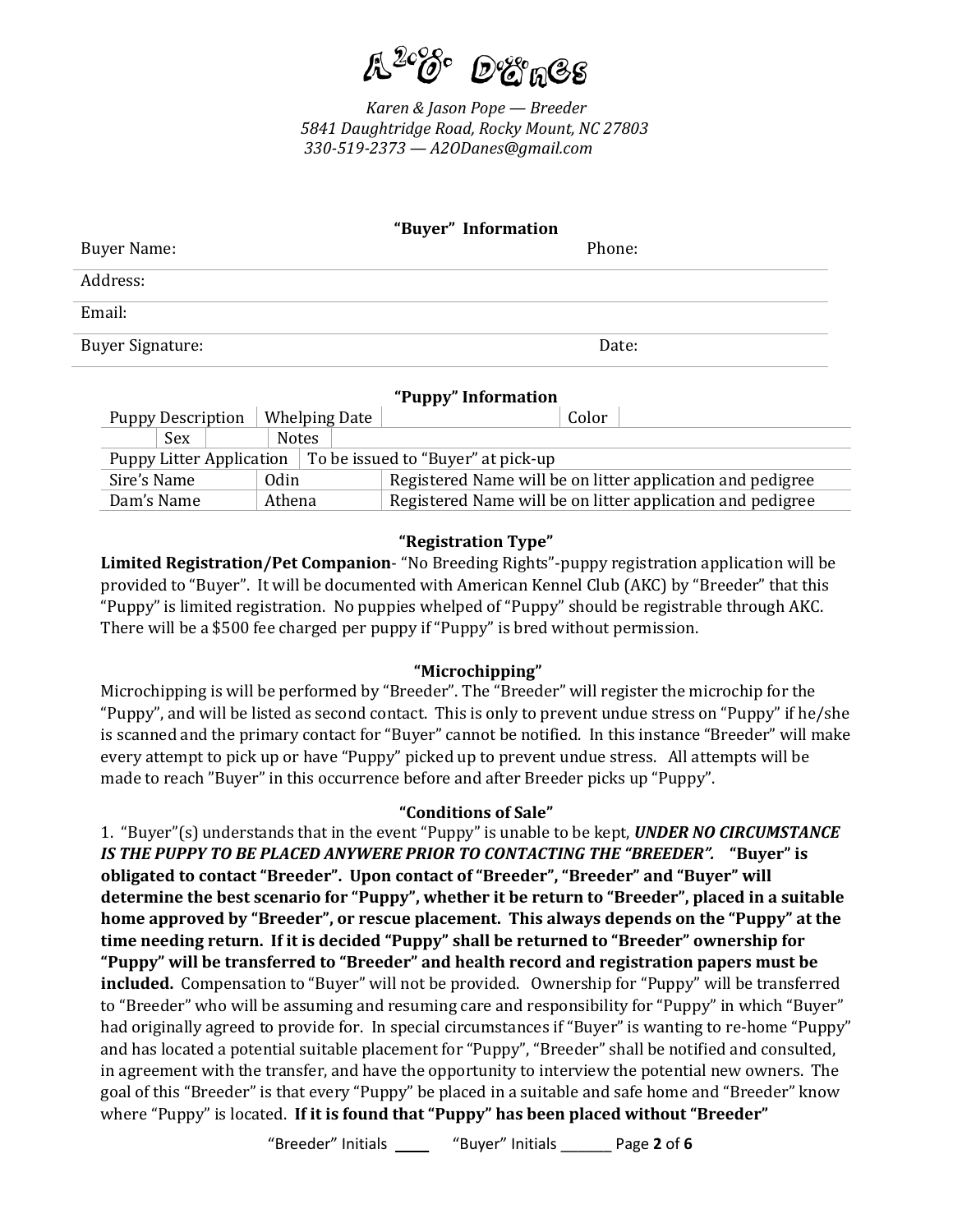

*Karen & Jason Pope — Breeder 5841 Daughtridge Road, Rocky Mount, NC 27803 330-519-2373 — A2ODanes@gmail.com*

**notification, "Breeder" may remove** "**Puppy**" **from new location as it is "Buyers" responsibility to notify "Breeder" and it is the "Buyer's" responsibility to contact "Breeder" to jointly determine best outcome for "Puppy".** 

2. Under NO CIRCUMSTANCES will "Puppy" ever be used in experiments, dog fights, or any similar activities. **Reported or suspected engagement in such activities, or abuse or neglect of any kind, will constitute grounds for the "Puppy" being confiscated.**

- 3. Puppy Health & Nutrition
- $\checkmark$  "Buyer" must provide proper care for "Puppy" at all times for any health guarantee to be valid.
- $\checkmark$  "Breeder" shall not be responsible or liable for any medical costs incidental to the puppy after "Buyer" receives "Puppy". This includes a necropsy if one is performed.
- ✓ "Breeder" guarantees "Puppy" to be in good health at the time of transfer and will provide a health record for "Puppy". "Puppy" will be up to date on age-appropriate vaccinations, de-worming, and/or any veterinary recommended treatment.
- ✓ **Within 48-72 hours of "Buyer" receiving "Puppy",** an examination by a licensed veterinarian shall be performed unless otherwise agreed upon in writing at the time of "Puppy" pick-up. This shall be documented in this Agreement prior to "Puppy" leaving the premises. Any age appropriate, vaccinations, treatments or test due, based on the provided health record should be performed at that first veterinary visit.
- ✓ "Buyer" must provide proper feeding/vaccinations/de-worming/treatment and documentation of such in order for the health guarantee to be valid. **Please be aware and research the possibilities associated with giving multiple vaccines simultaneously and the possible correlation of vaccine induced HOD.** There is significant research by Dr. Jean Dodd on vaccine induced HOD.
- ✓ "Breeder" does not guarantee against health issues such as but not limited to: hypoglycemia, immunity level, pneumonia, heatstroke, diarrhea, wormy stool, conjunctivitis, giardia, coccidiosis, ear mites, ear infections, fleas, ticks, parasites, gastric torsion or bloat, cherry eye, haw eye, entropion, allergies, uneven bites, eye of skin related conditions, mange, inguinal or umbilical hernia, undescended testicles, panosteitis, HOD, knuckling, and/or kennel cough.
- $\sqrt{\phantom{a}}$  In the event that a health concern is identified at the first "Puppy" veterinarian visit provided "Buyer's" veterinarian, "Breeder" must be notified immediately. A copy of the veterinarian's exam, that must include "Puppy" microchip number, and the identified concern, must be sent to "Breeder" immediately upon findings. If a health concern is identified, the veterinarians of both "Breeder" and "Buyer" shall agree that the health concern is pre-existing. If the veterinarians of "Breeder" and "Buyer" do not agree, a third independent veterinarian agreed upon by "Breeder" and "Buyer" will be consulted for final determination. In this event a replacement puppy of equal or lesser value will be provided from a future litter.
- ✓ In the unlikely event of "Puppy" death within 24 hours of purchase, "Buyer" shall have a necropsy performed. If cause of death is determined not to have been caused by any action or inaction of "Buyer", the veterinarian of the "Breeder" shall examine and agree on the necropsy report. If the veterinarians of "Breeder" and "Buyer" do not agree, a third independent veterinarian agreed upon by "Breeder" and "Buyer" will be consulted for final determination. In this event a replacement puppy of equal or lesser value will be provided from a future litter.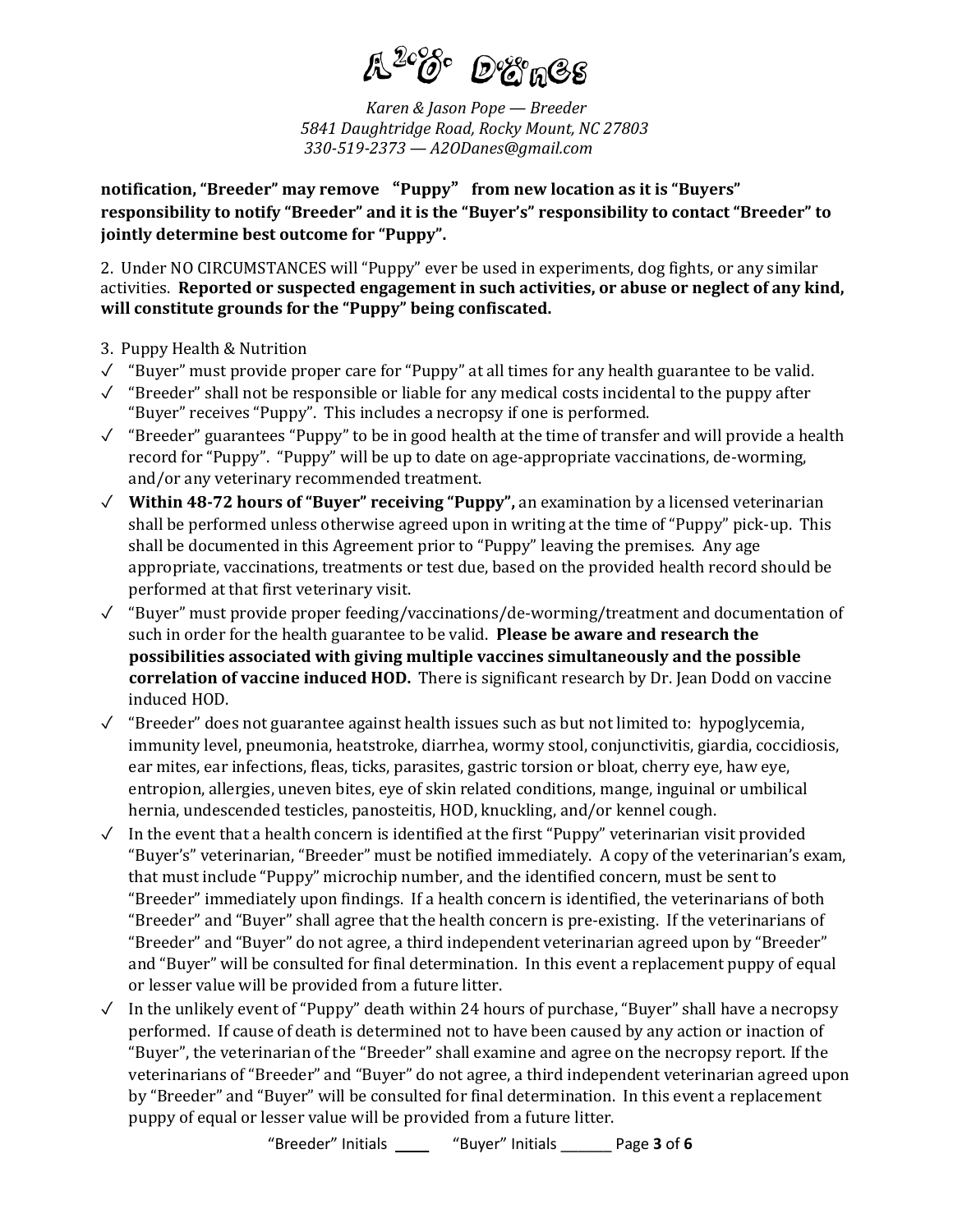

*Karen & Jason Pope — Breeder 5841 Daughtridge Road, Rocky Mount, NC 27803 330-519-2373 — A2ODanes@gmail.com*

- ✓ If within the first two years, a life-threatening **genetic** defect is determined, the veterinarian of the "Buyer" shall send the report/findings to the "Breeder" for veterinary review. Upon review and agreement of the report by the veterinarian of the "Breeder", a replacement puppy of equal or lesser value will be provided from a future litter. If the veterinarians of "Breeder" and "Buyer" do not agree, a third independent veterinarian agreed upon by "Breeder" and "Buyer" will be consulted for final determination.
- $\checkmark$  In the unlikely event of "Puppy" death in the first two years due to a life-threatening genetic defect, a signed statement, including "Puppy" microchip number, and necropsy report from the veterinarian of the "Buyer" confirming such an event shall be submitted to "Breeder". If cause of death is deemed genetic by the veterinarian of the Breeder" after review of the necropsy report, a replacement puppy of equal or lesser value will be provided from a future litter. If the veterinarians of "Breeder" and "Buyer" do not agree, a third independent veterinarian agreed upon by "Breeder" and "Buyer" will be consulted for final determination.
- $\checkmark$  "Breeder" is not held responsible or liable, after "Buyer" receives "Puppy", for preventable or accidental death, injury/illness, non-genetic problems, negligent care or lack of care by "Buyer". "Breeder" also is not held responsible for elective surgical procedures. Examples include, but are not limited to: improper nutrition, failure to vaccinate, improper vaccination, failure to treat for parasites, Hypertrophic Osteodystrophy (HOD), Panostetitis, ear cropping, eye surgery, etc.
- $\sqrt{\phantom{a}}$  It is highly recommended to spay/neuter "Puppy" for health purposes once they reach adequate maturity. Keep in mind Great Danes are giant breed dogs. They grow until they are approximately 3 years old. This includes bone and muscle growth. Hormones regulate growth. It is not recommended according to research of giant breeds to spay/neuter at 6 months or after the first "heat" as is common in small and medium sized dogs. A veterinarian experienced in giant breeds should guide the "Buyer" in this decision. "Breeder" recommendation is to wait until at least 18 months based on research performed on giant breed dogs. Two years is now being recommended by recent research.
- ✓ It is the expectation of "Breeder" that the "Buyer" of "Puppy" will maintain the physical attributes of the "Puppy". The "Buyer" agrees not to crop the dog's ears or tail unless for medical necessity. In 1899, ear cropping was banned in England except for medical necessity.
- ✓ It is the expectation of "Breeder" that the "Buyer" of "Puppy" be prepared to provide proper nutrition and purchase food that promotes proper nutrition and supports proper growth of a giant breed puppy. This is extremely important with giant breeds. Research based facts have shown that many health and development disorders are linked to improper nutrition of Great Danes. Giant breed puppies should be fed food that has proper protein levels with correct Calcium/Phosphorus (Ca/Ph) ratio to ensure proper bone growth. Puppies sold by "Breeder" have been fed "Victor" brand dog food, "Beef and Brown Rice Formula" mixed with Canidae All Life Stages Turkey Meal & Rice formula Large Breed dry dog food. For retailers/dealers of this food one may visi[t www.victordogfood.com](http://www.victordogfood.com/) to find a dealer near you. This food is also available at [www.chewy.com.](http://www.chewy.com/) Amazon also carries this food. Feeding and immunizations will be discussed and reinforced at time of "Puppy" transfer or prior. Please be aware, that it has been the experience of our mentor, who would receive many follow up calls regarding veterinarians suggesting switching puppies to other food, many times one their office sells. Keep in mind they may sell food because there may be incentives. Ensure that the food you select is healthy for your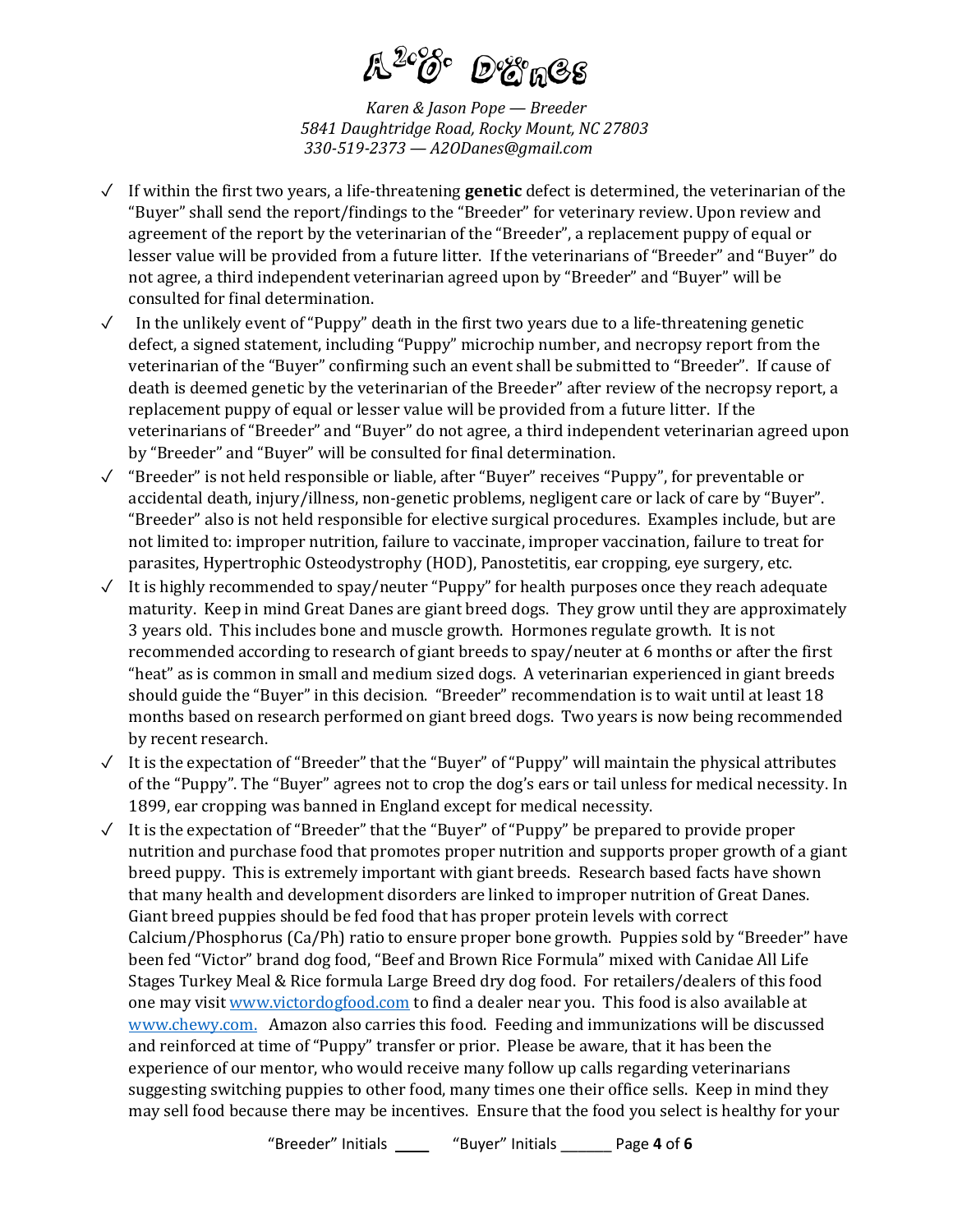

*Karen & Jason Pope — Breeder 5841 Daughtridge Road, Rocky Mount, NC 27803 330-519-2373 — A2ODanes@gmail.com*

giant breed puppy. If corn or corn meal are in the top five ingredients of the food you select it is advised to find another food. Corn based products are one of the most common causes of sensitivities and allergies for dogs. Any guarantee placed on "Puppy" in this Agreement will be void if there is not documented proof of proper nutrition. It is recommended that "Buyer" keep records/receipts showing the type of food "Puppy" has been fed while under the guarantee period. Please do your research on the new findings regarding "Grain-free" food and the possible correlation to Dilated Cardiomyopathy (DCM).

✓ It is not recommended that giant breed puppies be allowed to exercise unsupervised and uncontrolled. Excessive running and jumping may cause permanent damage to "Puppy" that may negatively affect musculo-skeletal structure or may cause problems with internal organs, especially the heart.

4. It is understood at the time of sale that this is a pet quality "Puppy" and it is representative of the breed. The "Puppy" is structurally, and has a temperament, suited as a companion and/or obedience dog. Training classes are recommended for a happy relationship between "Buyer" and "Puppy".

5. No replacement for temperament is given, as this is considered mostly environmental and the "Buyer" is responsible for providing a well socialized environment for "Puppy". As a responsible "Breeder" it is guaranteed at the time of transfer, "Puppy" will have been well socialized to animals and humans. As "Breeder", the goal is to produce dogs of sound mind (temperament) and body. It is the responsibility of "Buyer" to provide proper feeding, exercise, socialization, and training; all of which have a bearing on the end result of a sound dog. At minimum, basic level training is highly recommended. It is difficult to change behavior once a dog has established undesirable behaviors. Condition and train your "Puppy" as you want them to be when they are grown.

6. "Breeder" is not responsible for any damage to property by "Puppy".

7. "Breeder" reserves the right to contact "Buyer" to inquire about "Puppy". "Buyer" may be subject to home checks if it is suspected/reported that "Puppy" is not being taken care of properly and/or to prove "Puppy" is still in "Buyer" possession. If "Buyer" relocates, "Breeder" expects to be notified within 30-60 days of new phone number, address, and/or email.

8. In the event "Buyer" needs to report health concerns regarding "Puppy", it is understood that "Breeder" expects "Buyer" has sought proper veterinarian care and maintained records regarding veterinarian exams. Also, it is expected that "Buyer" can provide information regarding the living environment, socialization, training, and feeding (type of food and meal schedules) that have been provided for "Puppy". Some examples include but are not limited to: Heartworm checks and prevention, vaccines, de-worming, and preventatives. The "Buyer" further warrants that the "Puppy" will be provided appropriate living conditions and nutrition for its health and welfare.

In the event there is ever a time a replacement puppy is necessary; no cash refund will be given. UNDER NO CIRCUMSTANCES WILL REPLACEMENT OF A PUPPY TAKE PLACE IF ALL ABOVE CONDITIONS ARE NOT MET. If a puppy of equal value is unavailable, the purchase price of "Puppy" will be applied to the price of a puppy when one becomes available. "Buyer" will be responsible for any difference in the price if a puppy of a higher price is chosen by "Buyer".